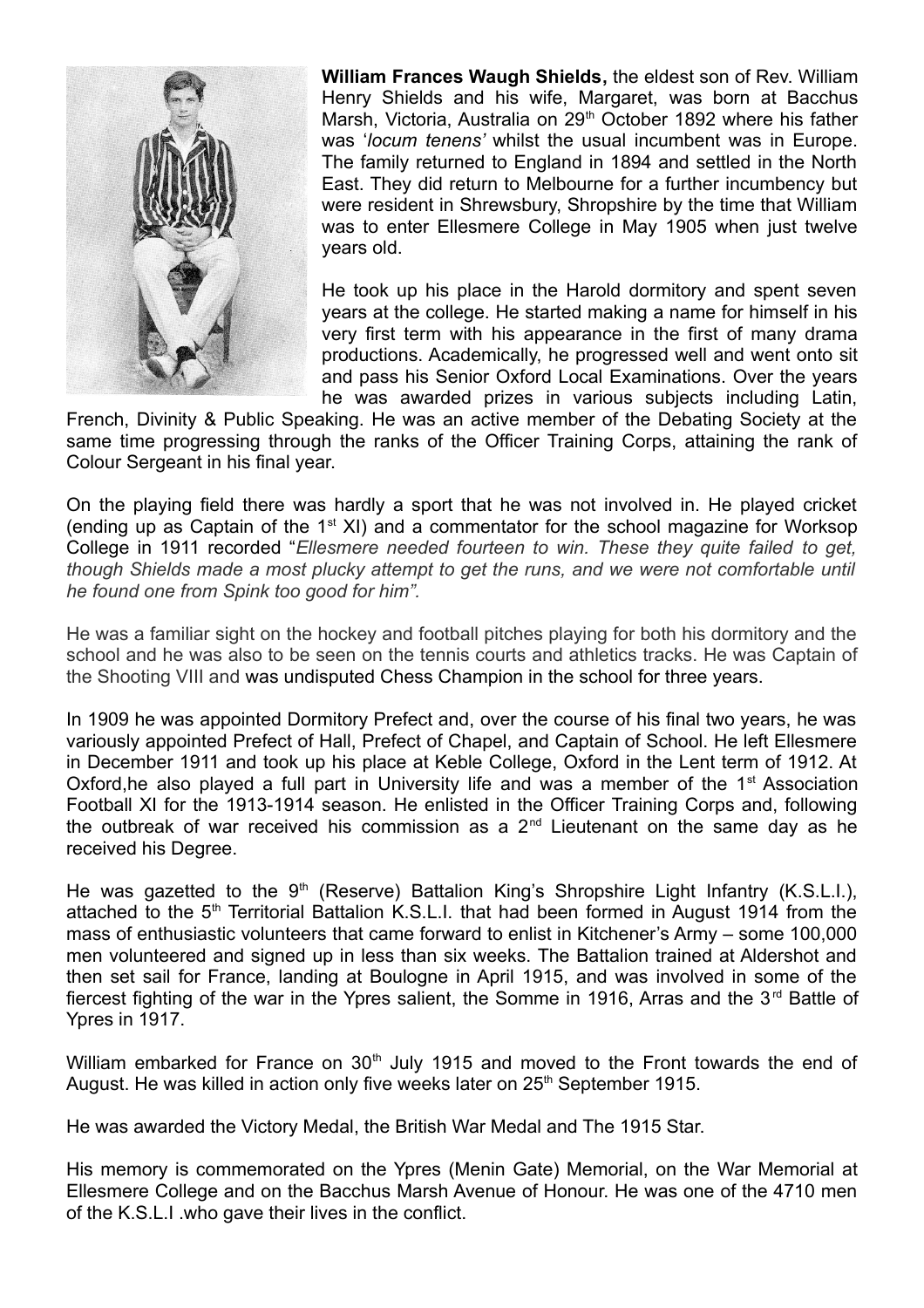## **Family:**

| Father                                                                                                                                                                                         | <b>William Henry</b>                                                                                               |                                                                                                                                                                                         |         | $(1857 - 1914)$                    |            | Clergyman                                            |
|------------------------------------------------------------------------------------------------------------------------------------------------------------------------------------------------|--------------------------------------------------------------------------------------------------------------------|-----------------------------------------------------------------------------------------------------------------------------------------------------------------------------------------|---------|------------------------------------|------------|------------------------------------------------------|
| Mother                                                                                                                                                                                         | Margaret Louisa                                                                                                    |                                                                                                                                                                                         |         | $(1869 - 1922)$                    |            | nee Sinclair                                         |
| Siblings                                                                                                                                                                                       | <b>Margery Gertrude</b><br>Frances Isobel<br>John Sinclair                                                         |                                                                                                                                                                                         | (1895 - | $(1899 - 1983)$<br>$(1903 - 1997)$ |            |                                                      |
| <b>Photographs:</b><br><b>Ellesmere College</b><br><b>Oxford University</b>                                                                                                                    | Roll of Honour, p.29<br>Keble College Roll of Honour                                                               |                                                                                                                                                                                         |         |                                    |            |                                                      |
| <b>Sources:</b><br><b>Ellesmere College</b><br><b>Ellesmere College</b><br>Ellesmerian Magazines:                                                                                              | Headmaster's Register<br>Roll of Honour                                                                            |                                                                                                                                                                                         |         |                                    |            |                                                      |
| Dec<br>1905, p. 9,99,128,146<br>1906, p. 85,88.<br>Dec<br>Jun<br>1909, p. 31-33,43,65-68,76,142<br>Jul<br>1909, p. 47-56,59,60<br>1910, p. 20, 21, 23<br>Apr<br>1910, p. 33-36,43-47,52<br>Jul | Apr<br>Apr                                                                                                         | 1906, p. 20-22<br>1909, p. 27                                                                                                                                                           |         | Jul                                |            | 1906, p. 43                                          |
|                                                                                                                                                                                                | Nov<br>Jun<br>Nov                                                                                                  | 1909, p. 64,69-76<br>1910, p.29-31,38<br>1910, p. 58-63,65, last page                                                                                                                   |         | Mar                                |            | 1910, p. 5,12                                        |
| Feb<br>1911, p. 81,82,85,87<br>1911, p. 121-123, 126, 134, Mar<br>Nov<br>1913, p. 137<br>Apr                                                                                                   | Apr<br>Nov                                                                                                         | 1911, p. 92-97<br>1912, p. 5,18<br>1914, p. 81                                                                                                                                          |         | Jun<br>Nov<br>Dec                  | 1912, p 93 | 1911, p. 103-110, 114<br>1915, p. 135, 136           |
| www.ancestry.co.uk                                                                                                                                                                             |                                                                                                                    | National Probate Calendar, 1915, p. 212<br><b>WW1 Medal Rolls Index Cards</b><br>Soldiers Died in the Great War<br>1911 Census<br>Outward Passenger Lists, 4 <sup>th</sup> October 1900 |         |                                    |            |                                                      |
| <b>National Archives</b>                                                                                                                                                                       |                                                                                                                    | WO 339/24625                                                                                                                                                                            |         |                                    |            |                                                      |
| <b>CWGC</b>                                                                                                                                                                                    |                                                                                                                    | Ypres (Menin Gate) Memorial on panels 47 & 49.                                                                                                                                          |         |                                    |            |                                                      |
| The London Gazette                                                                                                                                                                             |                                                                                                                    | 9 <sup>th</sup> October 1914, p.8044                                                                                                                                                    |         |                                    |            |                                                      |
| Rolls of Honour                                                                                                                                                                                |                                                                                                                    | Ellesmere College, Shropshire<br>Keble College, Oxford University<br><b>Bacchus Marsh &amp; District</b>                                                                                |         |                                    |            | "In continuing and grateful memory – The Menin Gate" |
| <b>Memorials</b>                                                                                                                                                                               | <b>Ellesmere College War Memorial</b><br><b>Menin Gate Memorial</b><br>Bacchus Marsh Avenue of Honour - tree N 233 |                                                                                                                                                                                         |         |                                    |            |                                                      |
| The Times                                                                                                                                                                                      | 1 <sup>st</sup> October 1915                                                                                       |                                                                                                                                                                                         |         |                                    |            |                                                      |
| The Birmingham Daily Mail                                                                                                                                                                      |                                                                                                                    | 2 <sup>nd</sup> October 1915                                                                                                                                                            |         |                                    |            |                                                      |